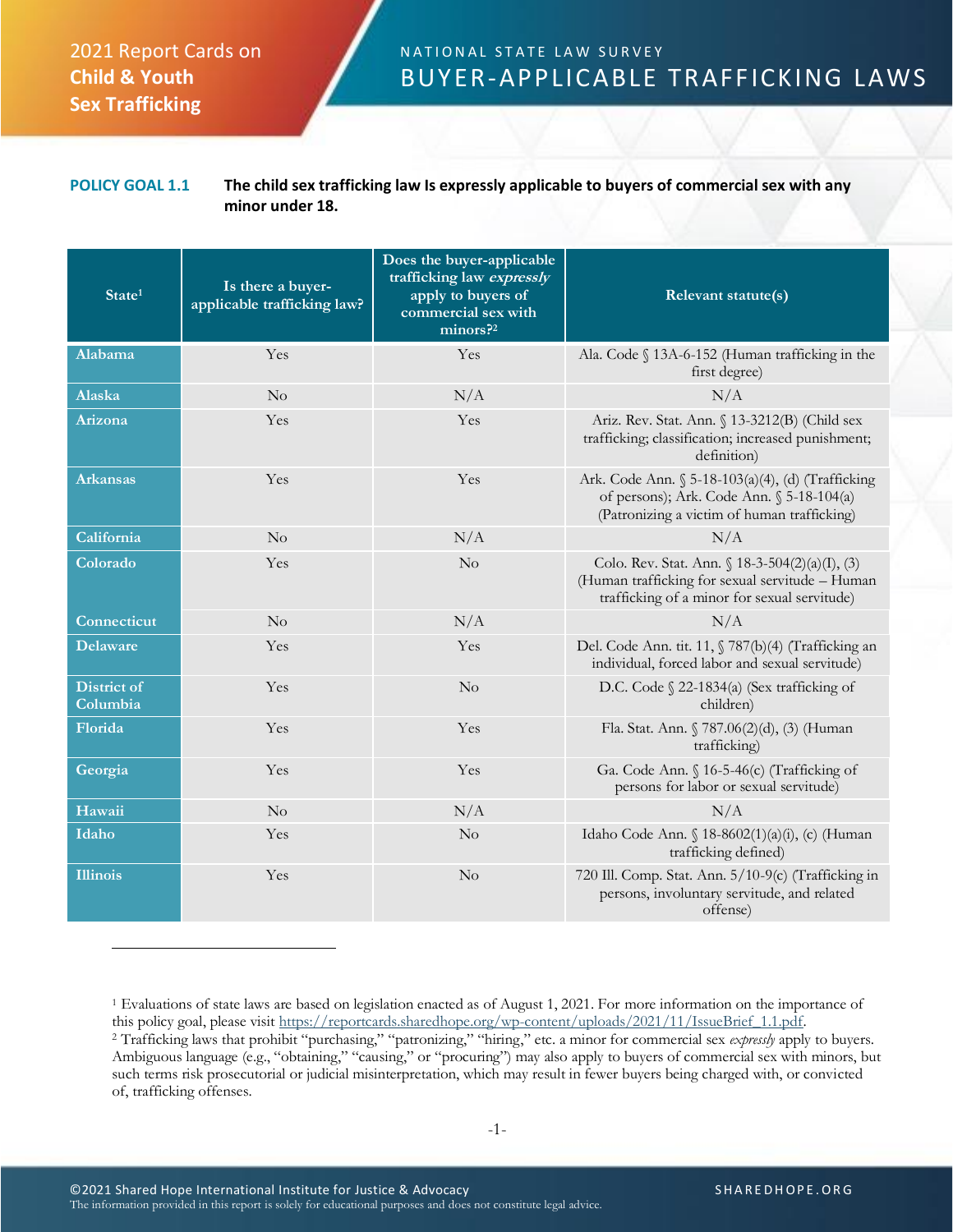| State <sup>1</sup>      | Is there a buyer-<br>applicable trafficking law? | Does the buyer-applicable<br>trafficking law expressly<br>apply to buyers of<br>commercial sex with<br>$minors$ <sup>22</sup> | Relevant statute(s)                                                                                                                                                                                                     |
|-------------------------|--------------------------------------------------|-------------------------------------------------------------------------------------------------------------------------------|-------------------------------------------------------------------------------------------------------------------------------------------------------------------------------------------------------------------------|
| Indiana                 | Yes                                              | Yes                                                                                                                           | Ind. Code Ann. § 35-42-3.5-1.4 (Human<br>trafficking)                                                                                                                                                                   |
| Iowa                    | Yes                                              | Yes                                                                                                                           | Iowa Code § 710A.2(1), (4) (Human trafficking);<br>Iowa Code $\sqrt{710A.1(4)}$ (b) (Definitions)                                                                                                                       |
| Kansas                  | Yes                                              | Yes                                                                                                                           | Kan. Stat. Ann. § 21-5426(b)(5) (Human<br>trafficking; aggravated human trafficking)                                                                                                                                    |
| Kentucky                | Yes                                              | $\rm No$                                                                                                                      | Ky. Rev. Stat. Ann. § 529.100(1)(b) (Human<br>trafficking)                                                                                                                                                              |
| Louisiana               | Yes                                              | Yes                                                                                                                           | La. Rev. Stat. Ann. § 14:46.3(A)(1) (Trafficking of<br>children for sexual purposes); La. Rev. Stat. Ann.<br>$\{14:46.2(A)(1)$ (Human trafficking)                                                                      |
| Maine                   | No                                               | N/A                                                                                                                           | N/A                                                                                                                                                                                                                     |
| Maryland                | No                                               | N/A                                                                                                                           | N/A                                                                                                                                                                                                                     |
| <b>Massachusetts</b>    | Yes                                              | N <sub>o</sub>                                                                                                                | Mass. Gen. Laws ch. 265, § 50(a) (Human<br>trafficking - Sexual servitude)                                                                                                                                              |
| Michigan                | Yes                                              | N <sub>o</sub>                                                                                                                | Mich. Comp. Laws Ann. § 750.462e (Forced labor<br>or services; prohibited conduct as relates to age of<br>minor)                                                                                                        |
| Minnesota               | No                                               | N/A                                                                                                                           | N/A                                                                                                                                                                                                                     |
| Mississippi             | Yes                                              | $\rm No$                                                                                                                      | Miss. Code Ann. § 97-3-54.1(1)(c) (Human<br>trafficking act; prohibited conduct; penalty)                                                                                                                               |
| <b>Missouri</b>         | Yes                                              | $\rm No$                                                                                                                      | Mo. Rev. Stat. § 566.211(1) (Sexual trafficking of a<br>child - Penalty); Mo. Rev. Stat. § 566.210(1)<br>(Sexual trafficking of a child under age twelve -<br>Affirmative defense not allowed, when - Penalty)          |
| Montana                 | Yes                                              | Yes                                                                                                                           | Mont. Code Ann. § 45-5-705(1) (Patronizing<br>victim of sexual servitude); Mont. Code Ann. § 45-<br>5-704 (Sexual servitude) ; Mont. Code Ann. § 45-<br>5-702 (Trafficking of persons)                                  |
| Nebraska                | Yes                                              | Yes                                                                                                                           | Neb. Rev. Stat. Ann. § 28-831(1) (Human<br>trafficking; forced labor or services; prohibited<br>acts; penalties); Neb. Rev. Stat. Ann. § 28-830(12)<br>(Human trafficking; forced labor or services;<br>terms, defined) |
| <b>Nevada</b>           | Yes                                              | N <sub>o</sub>                                                                                                                | Nev. Rev. Stat. Ann. § 201.300(2)(a)(1) (Pandering<br>and sex trafficking: definition; penalties;<br>exception)                                                                                                         |
| <b>New</b><br>Hampshire | Yes                                              | Yes                                                                                                                           | N.H. Rev. Stat. Ann. § 633:7(III-a)(a), (b)<br>(Trafficking in persons)                                                                                                                                                 |
| <b>New Jersey</b>       | Yes                                              | N <sub>o</sub>                                                                                                                | N.J. Stat. Ann. § 2C:13-8(a)(3) (Human<br>trafficking); N.J. Stat. Ann. § 2C:13-9 (Human<br>trafficking in the second degree)                                                                                           |
| <b>New Mexico</b>       | Yes                                              | Yes                                                                                                                           | N.M. Stat. Ann. § 30-52-1(A) (Human trafficking)                                                                                                                                                                        |
| New York                | $\rm No$                                         | N/A                                                                                                                           | N/A                                                                                                                                                                                                                     |
| North<br>Carolina       | Yes                                              | N <sub>o</sub>                                                                                                                | N.C. Gen. Stat. § 14-43.13(a) (Sexual servitude);<br>N.C. Gen. Stat. $\int 14-43.10(a)(5)$ (Definitions)                                                                                                                |